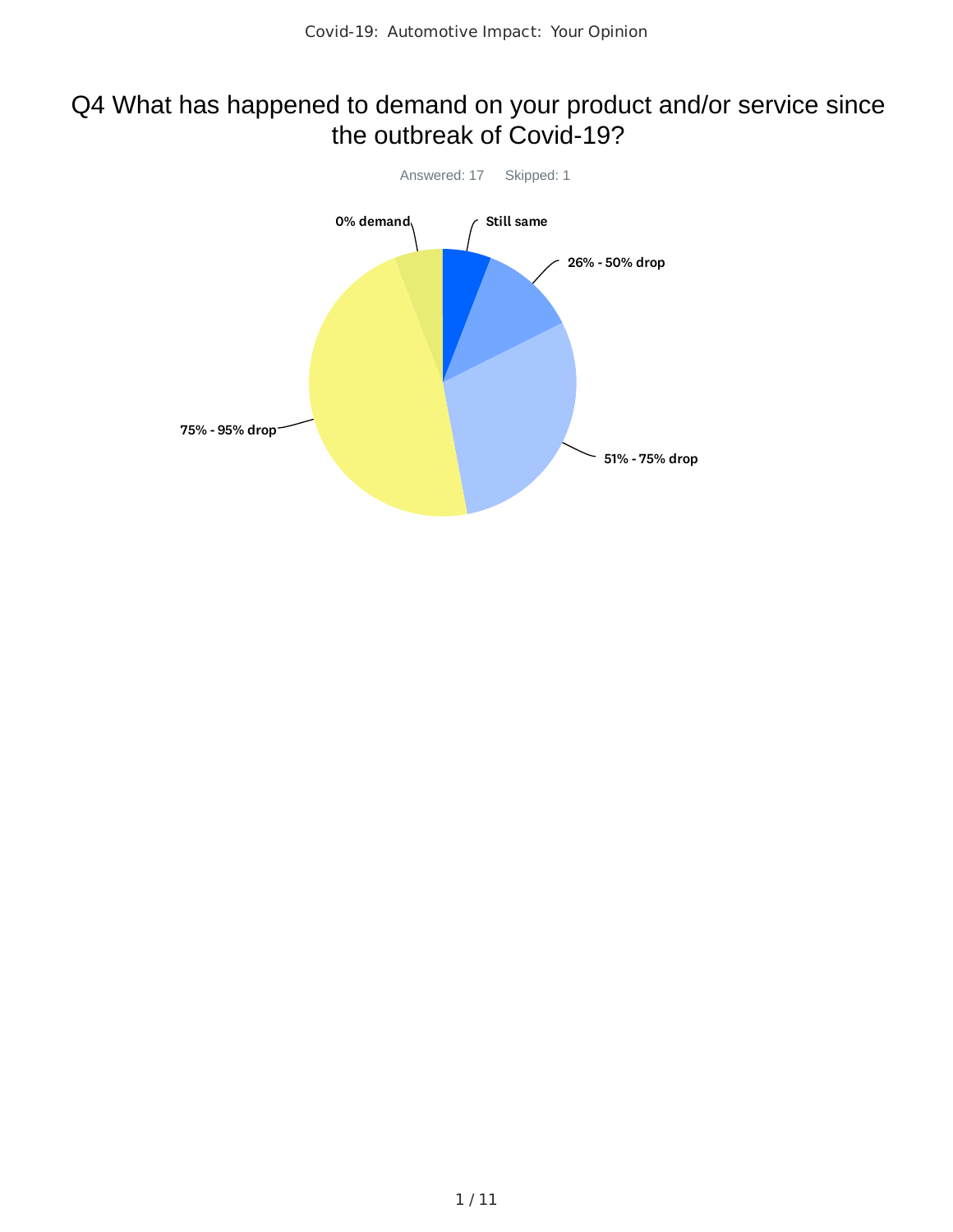#### Q5 What has happened to demand on your specific workload since the outbreak of Covid-19?

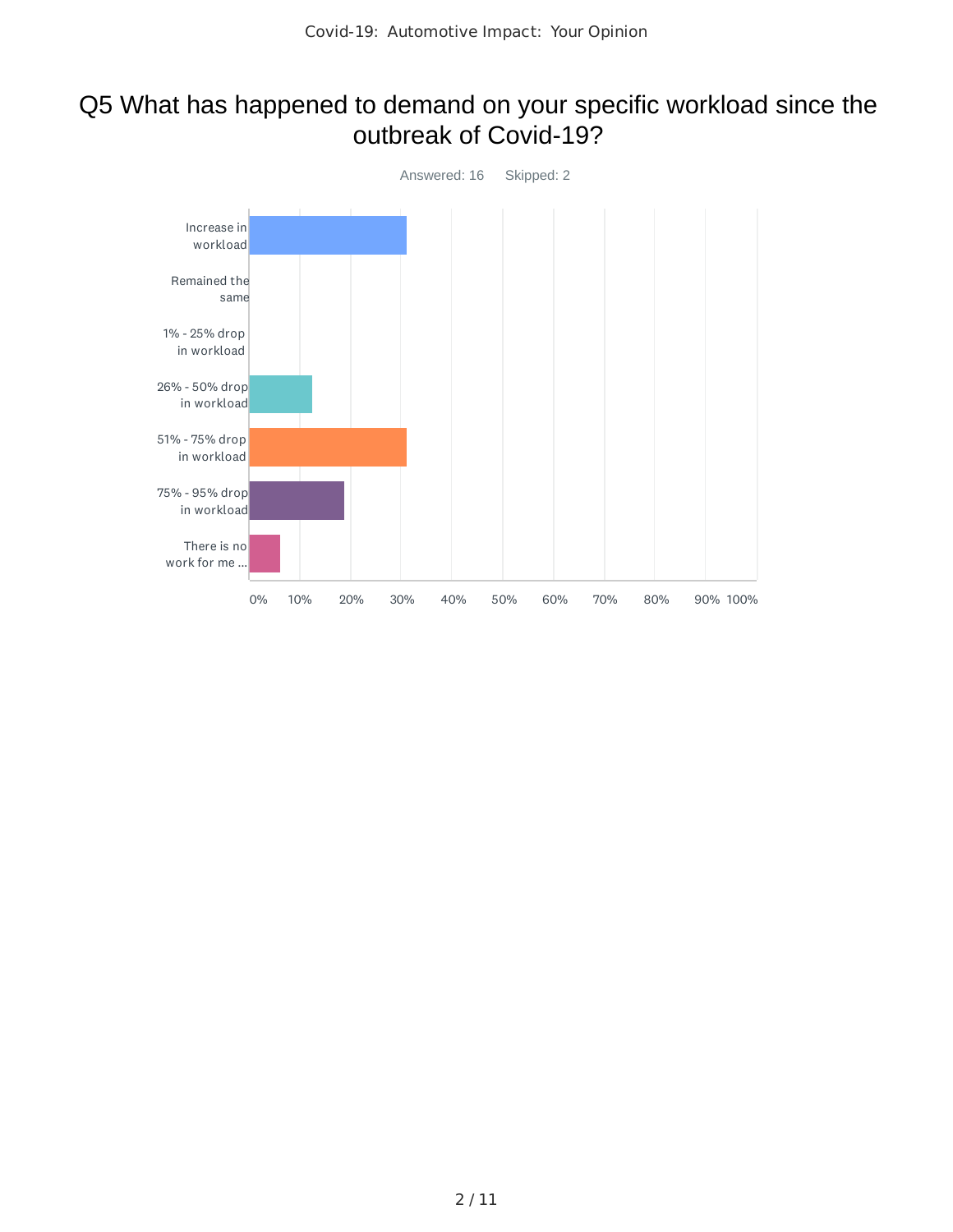### Q6 As a result of the challenges of Covid-19 what actions has your company taken specifically

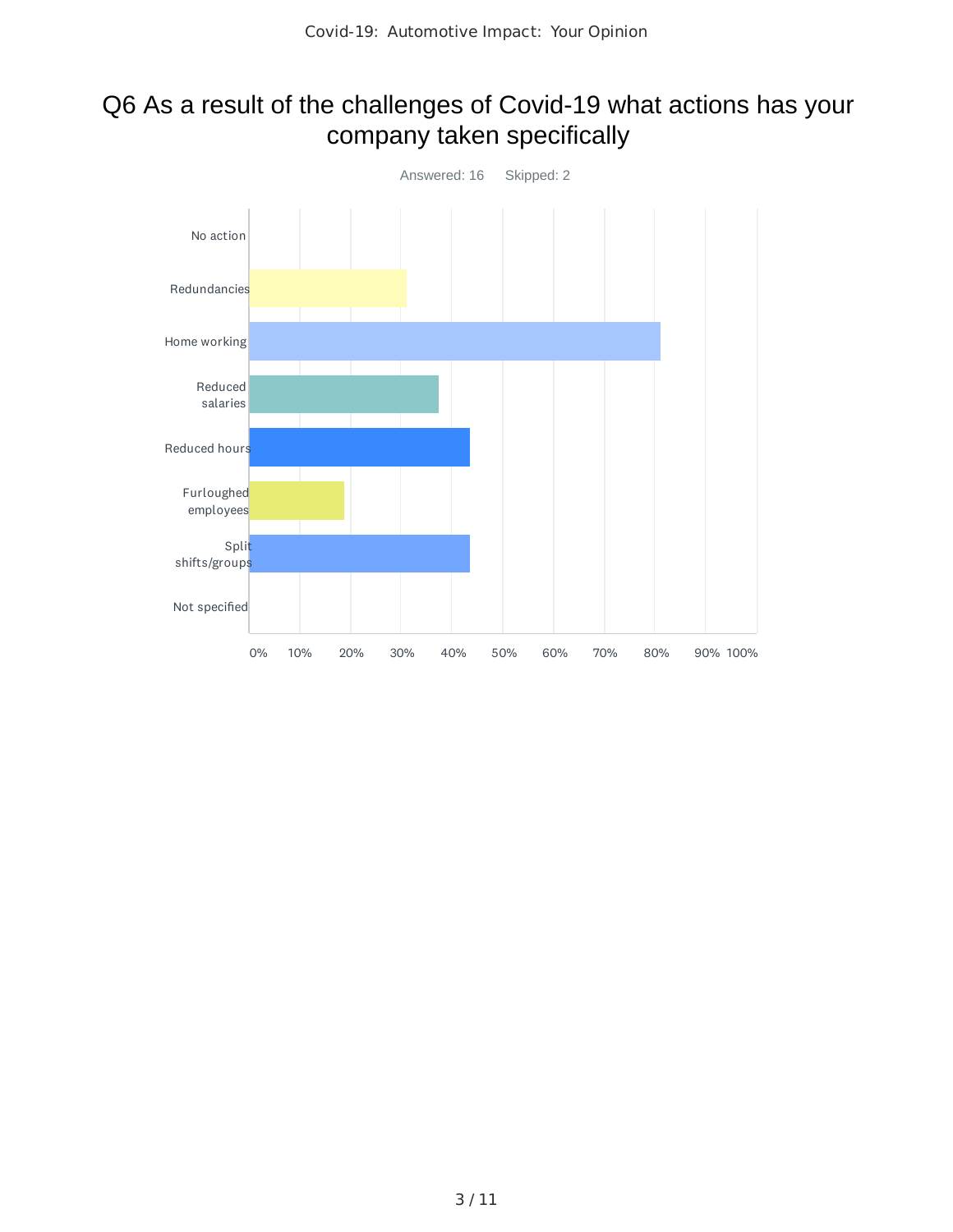

# Q7 What departments have been affected within your business?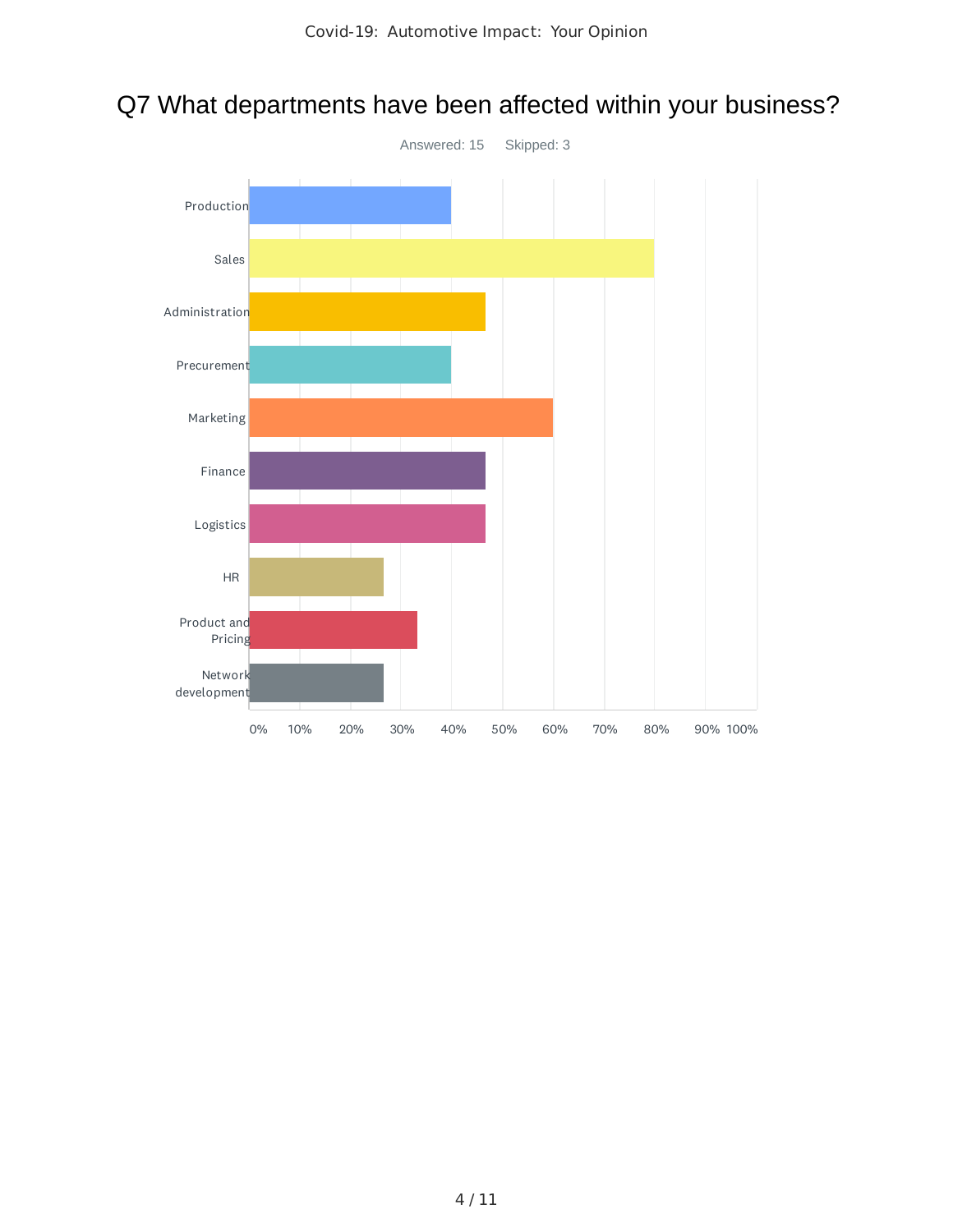### Q8 How confident are you that your company will be able to survive the economic effects of the Covid-19 pandemic?

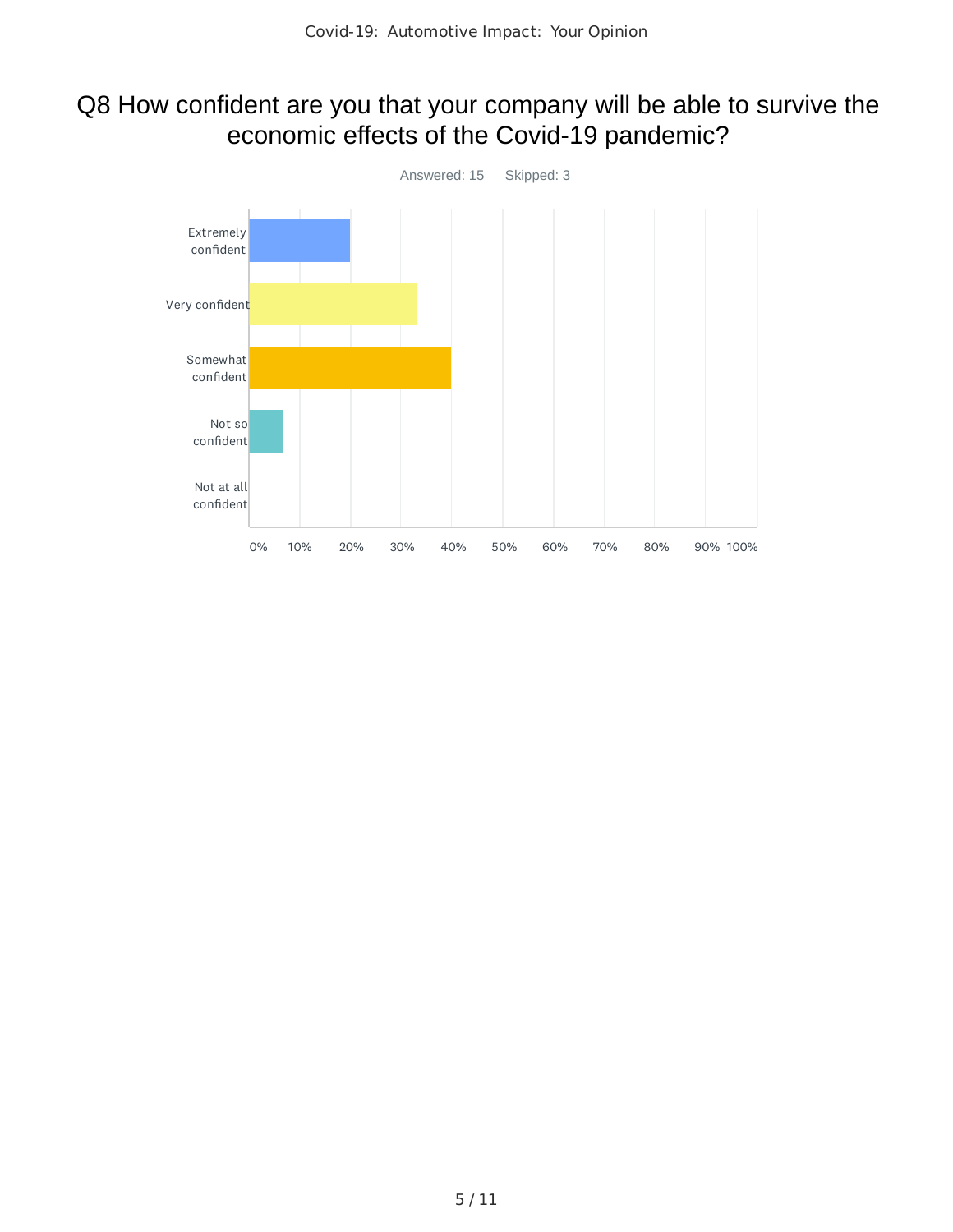## Q9 What effects has the Covid-19 pandemic had on your salary?



6 / 11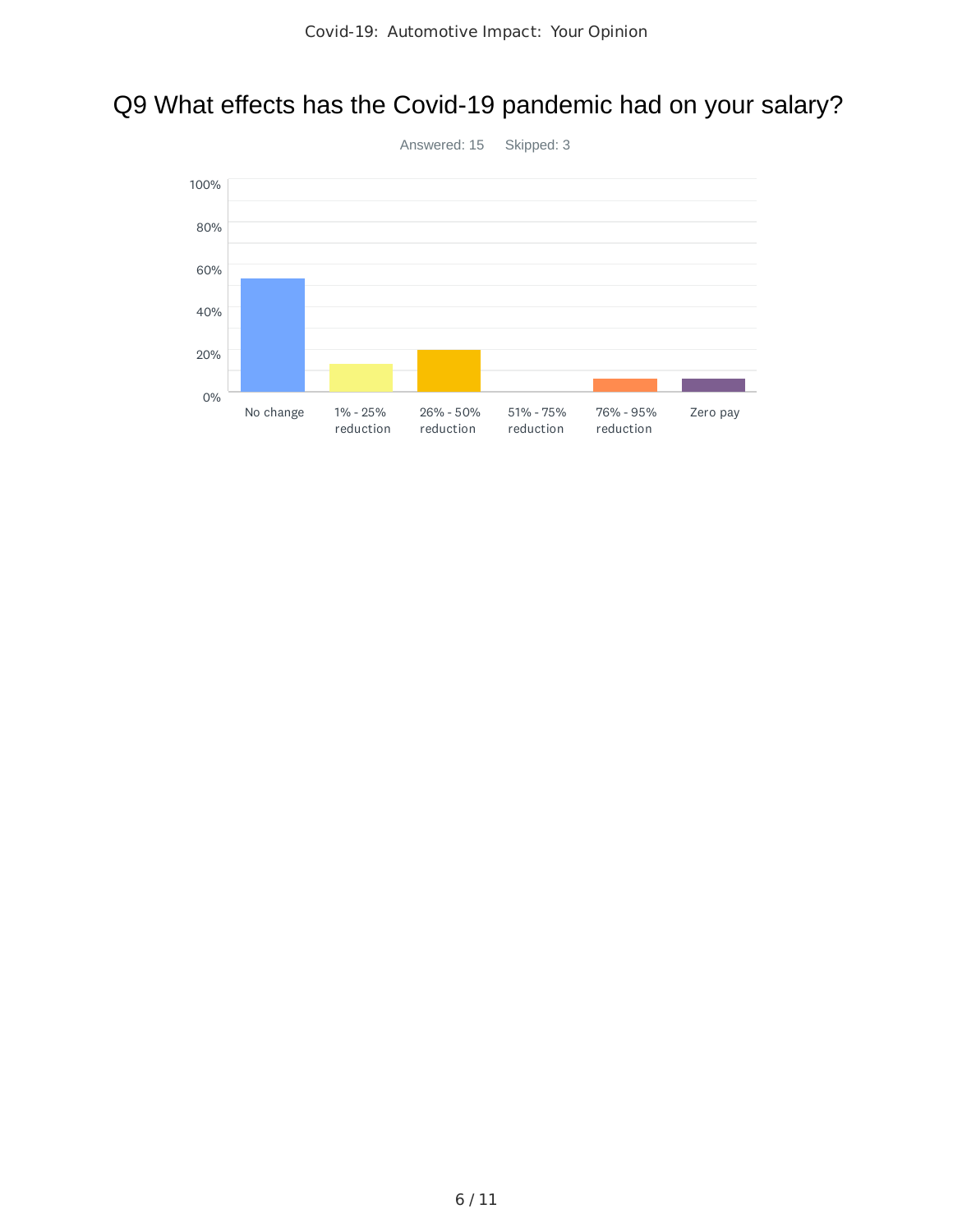#### Q10 To what extent do you think your job/position is at risk in the next 6 months?

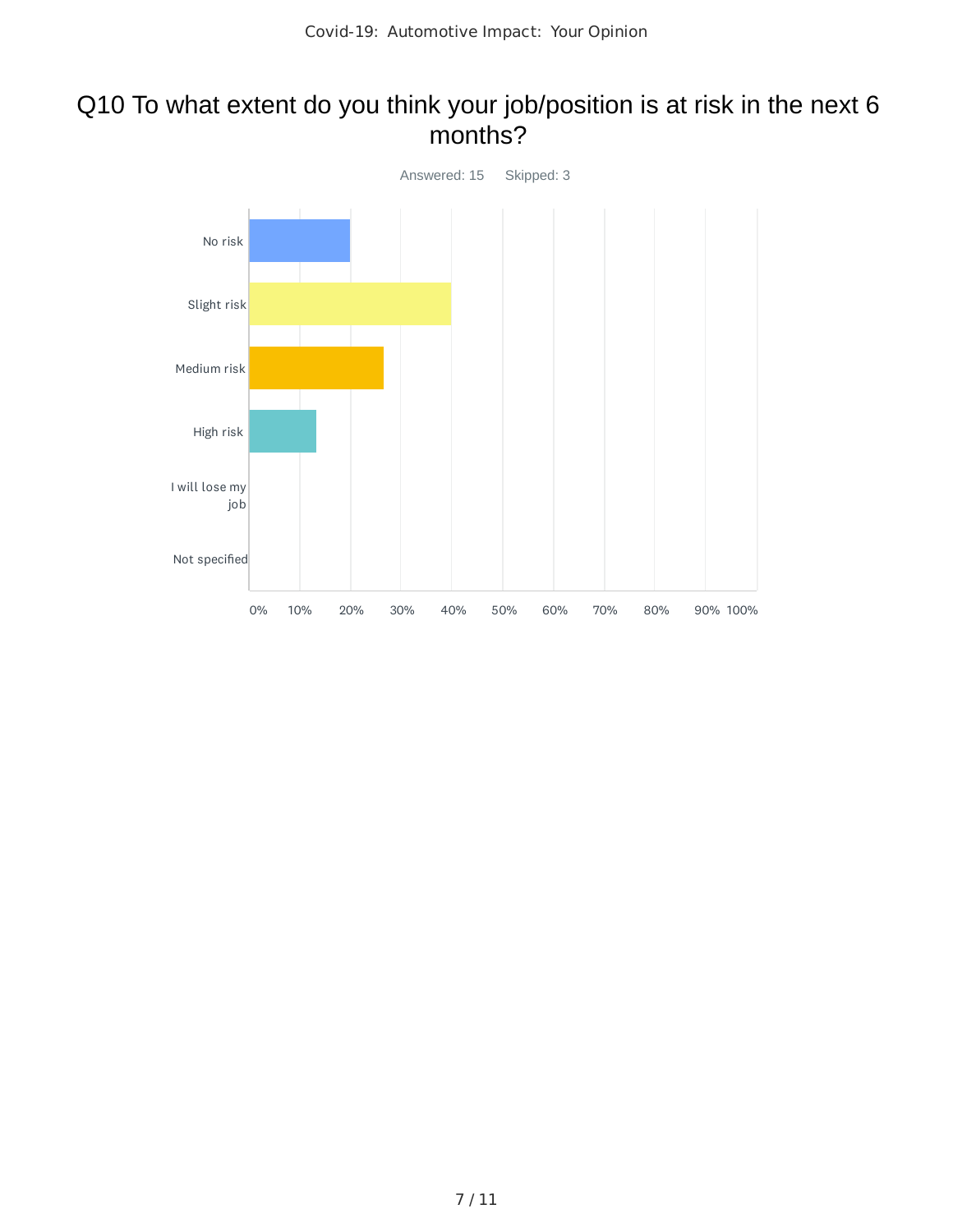## Q11 How long do you think it will take for a full recovery of your business?

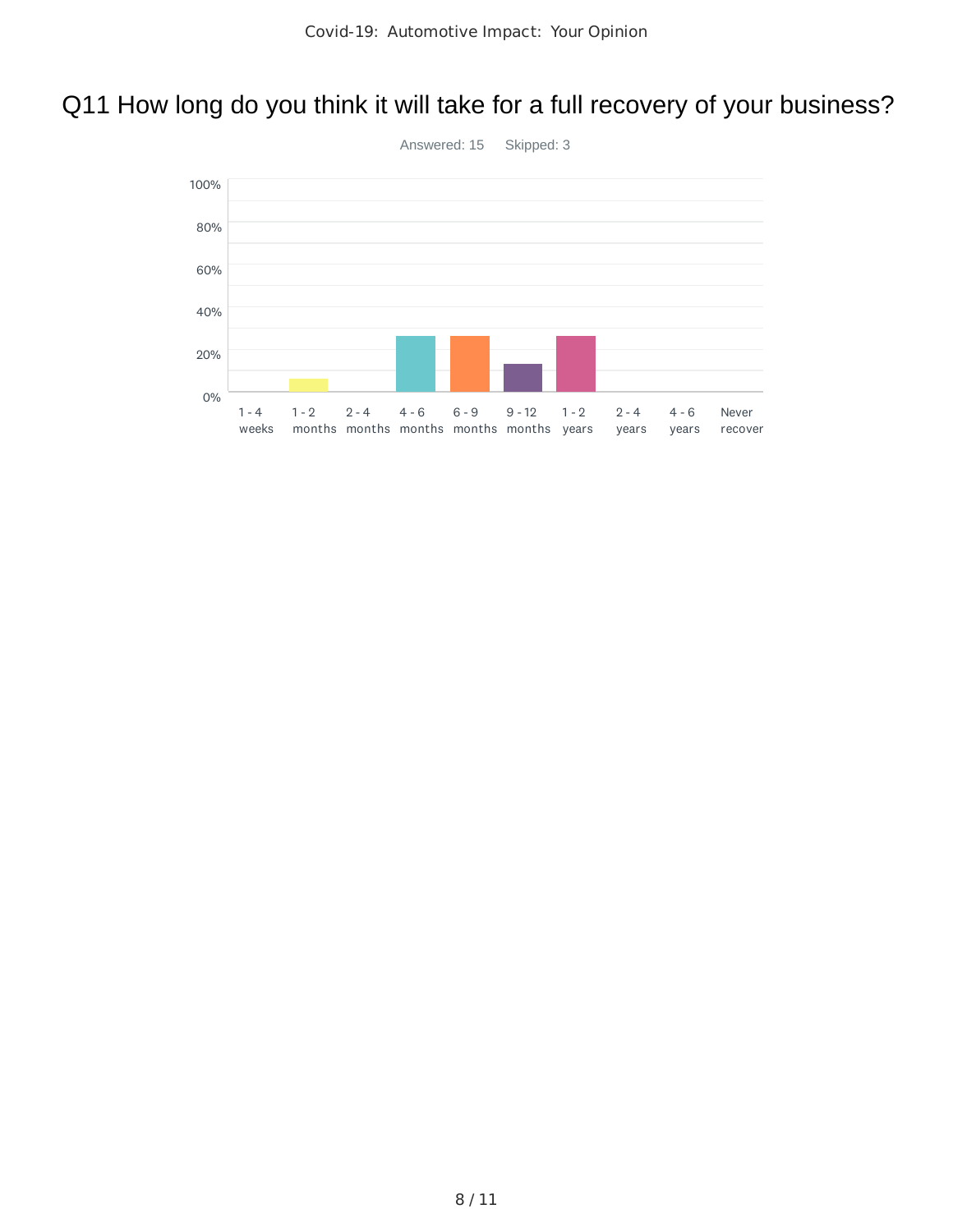### Q12 What time frames do you think it will take before you are back to work full-time?

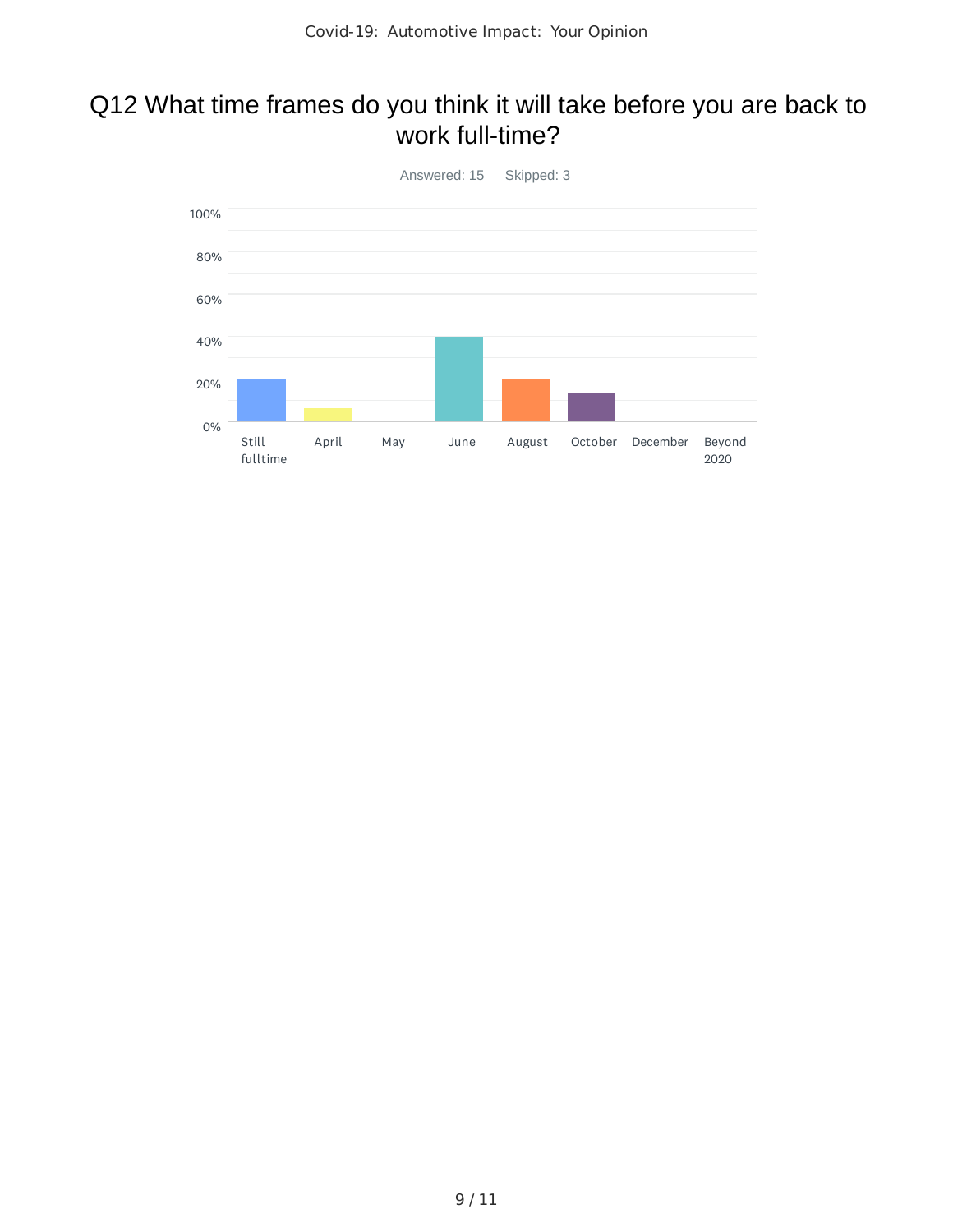#### Q13 How long are you anticipating the Covid-19 virus will affect your business?